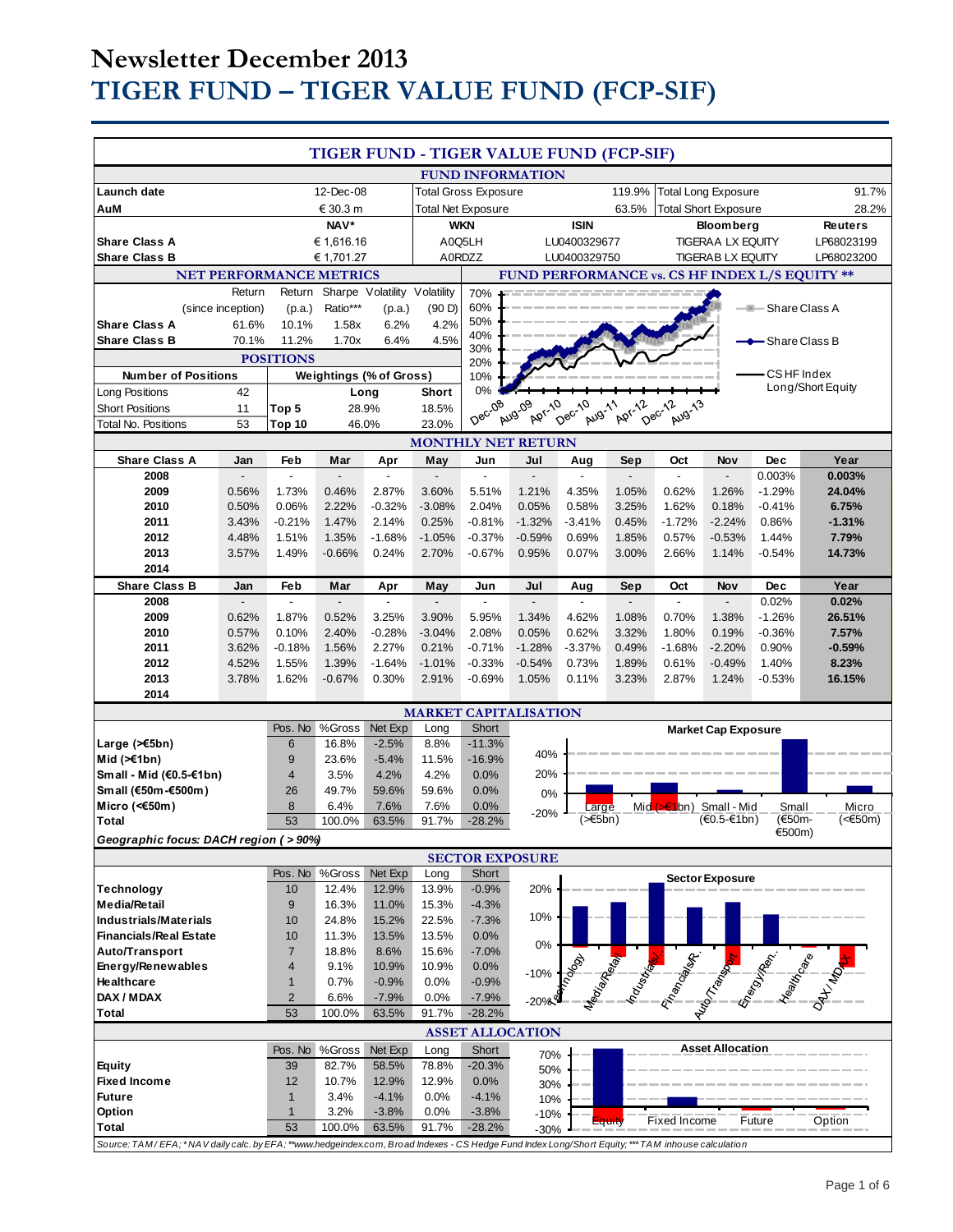## **Tiger Value Fund – December 2013**

## **O Returns: -0.54% (class A)/-0.53% (class B)**

In December, the Tiger Value Fund had a negative net return of 0.54% for share class A and 0.53% for share class B, making a cumulative positive net return of +14.73%/+16.15% in the year 2013 and +61.6%/+70.1% since inception in December 2008 (share class A/B).

### **O Commentary: 5 year track record of 10-11% p.a. with 6% volatility**

In 2013 the Tiger Value Fund had with a cumulative net return of +14.73%/+16.15% the second best year since inception with a relatively low average net exposure of around 35.9% (around 48% incl. fixed income linked investments).

The Tiger Value Fund has produced a compound average net return of 10.1%/11.2% p.a. (class A/B) and has outperformed its peers such as the CS Hedge Fund Long/Short Equity Index (European Broad Index) on average by 2-3%-points per year since its inception in December 2008. Considering our low average net exposure of 31.4% and the lower volatility of the Fund vs. its peers we believe that our risk adjusted performance is quite exceptional. The Tiger Value Fund has had a low annualized volatility of 6.2/6.4% (class A/B) since inception compared with 9.7% for the average L/S equity hedge fund out of the CS HF L/S Equity Index (Source: European Broad Index on [www.hedgeindex.com\)](http://www.hedgeindex.com/).

As value stock pickers and small & midcap experts we invested 41.8% of the NAV in small caps with market capitalizations below Eur 0.4bn (excl. 12.9% fixed income linked investments) and 37% in larger companies with a market of > Eur 0.4bn as of end December 2013. Despite our currently relatively high exposure to small caps we don't face any liquidity issues as we typically keep lower portfolio weights for positions with lower trading volumes. As a result we would require less than 10 trading days (at a third of the last three months daily average trading volume) to go 73% in cash.

## **O Highlights: performance contributors of the year 2013**

In 2013 our key positive performance contributors were Francotyp-Postalia (315bp), Phoenix Solar (194bp), Bet-at-home (169bp), BMW PFD (151bp), Tipp24 (139bp), Centrotec (113bp), Elmos Semiconductor (101bp), Micronic Mydata (97bp), Stroer Home Media (96bp), DMG (78bp), Axel Springer (77bp), Fuchs Petrolub (76bp), BWIN (75bp) and RIB Software (57bp).

The share price of **Francotyp-Postalia**, a leading German franking machine producer, performed 68% in 2013 after the company reported sound quarterly results coupled with a bright outlook for the coming years. The stock is still trading at around 9x PER 2014 and 8x PER 2015 which doesn't include any contribution from the company's DE-Mail product which should add significantly to the company's earnings in future.

The **Phoenix Solar** share price rallied 348% after the company announced solar projects in the US, Saudi Arabia and Asia. We managed to increase our tiny Phoenix Solar position prior to the share price squeeze and booked 2/3rd of our profits in 2013. We are confident that the company's restructuring is well on track to produce positive earnings and cash flows in 2014 as the company has an extensive project pipeline. We kept a Fund position of  $0.8\%$  and are likely to scale in and increase our position again on share price weakness.

Despite **Bet-at-home**'s market cap of Eur 120m, the stock is under the radar screen of most institutional investors and is barely covered or promoted by brokers. On our EPS estimate which is 400% ahead of the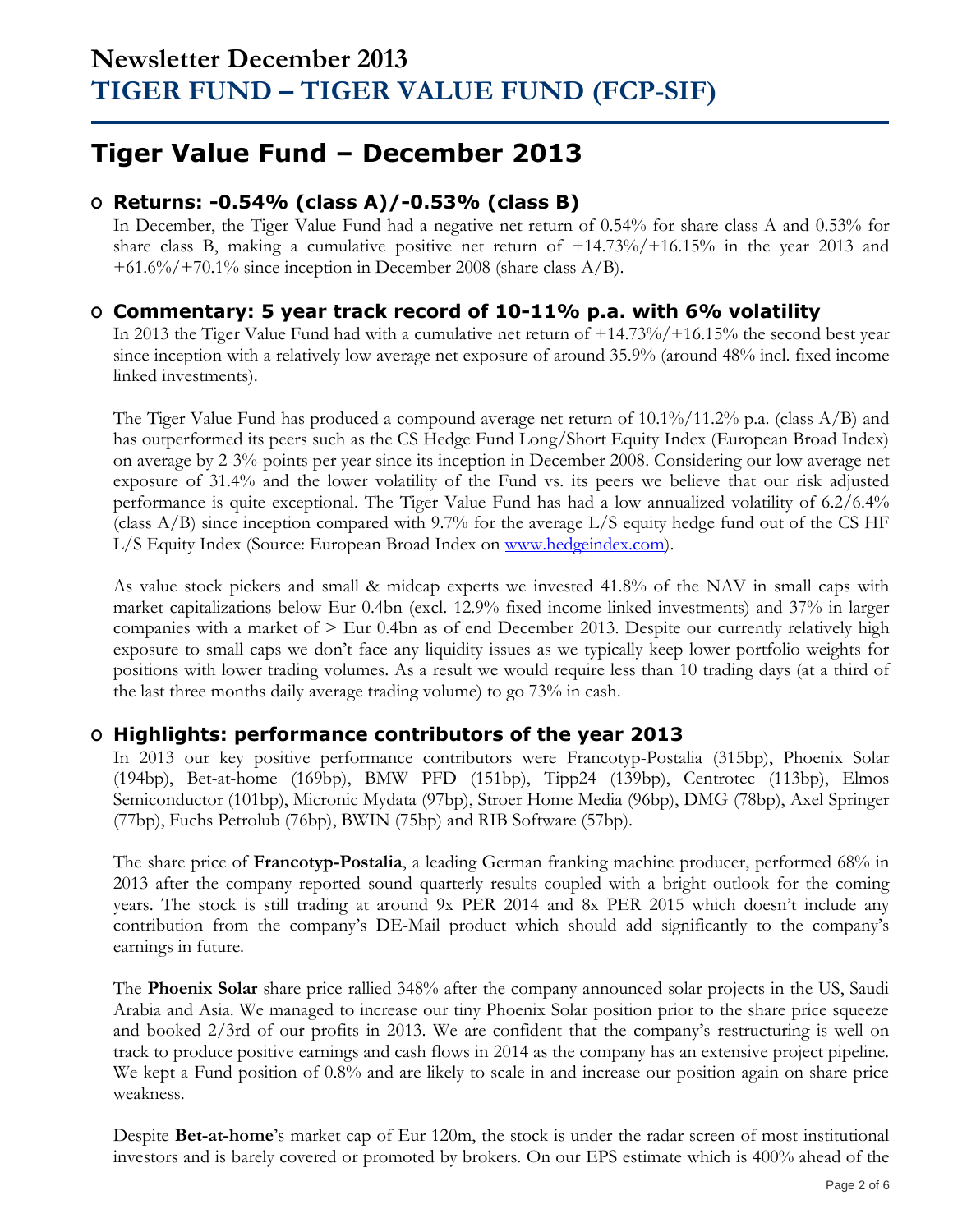## **Newsletter December 2013 TIGER FUND – TIGER VALUE FUND (FCP-SIF)**

consensus for FY 2014, bet-at-home trades on a very low cash adjusted PER 2014 of around 6x. In contrast to the consensus figures we have assumed approximately 30% lower marketing spending and a low tax rate of 16% (vs. 26%). As one of the largest European sports betting companies, Bet-at-home has a high operating leverage with significant impact on cash flows and EPS estimates. Despite Bet-at-home's rally of 53% in 2013 the stock should still have significant upside as the company will profit from continued strong growth in new markets such as Poland and the FIFA World Cup in 2014. Furthermore we expect Bet-at-home to report sound Q4 numbers and potential earnings upgrades from analysts.

In the beginning of 2013 we significantly increased our position in **Tipp24**, a leading European lottery operator, after the German national lottery announced its plan to increase prices for the German lottery "6 out of 49" by 33%. In addition to the price increases which came effective in May 2013 and the 29% share price performance in 2013, we still have various reasons to stay invested: (1) Tipp24 should pay out a special dividend of 6-10 Euro (15-21% yield!) plus a sustainable regular dividend of around 3-4 Euro p.a. (another 6-8% yield!), (2) a significant profit boost in 2014/15, (3) significant revenue growth potential via new markets such as the US/Canada, and (4) the strong cash flow growth and diminishing regulatory uncertainty should result in a re-rating of the stock.

We booked half of our profits in **Centrotec Sustainable** as the stock had performed more than 40%, in 2013 after the Germany's upper house of parliament ("Bundesrat") had passed the second directive on energy saving. With its brand "WOLF", Centrotec is among the top 4 players for central heating boilers in Germany and will profit significantly from the new directive which will require the replacement of around 5.5m central heating boilers.

On the negative side our positions in K+S (-71bp), Dialog Semiconductors (-43bp), Alno (-40bp) and Süss Microtec (-24bp) burdened the Fund performance. We cut our losses at K+S, a German potash and salt producer, when our stop loss was triggered and the stock price collapsed after the potash cartel was terminated in summer 2013. While we also booked our losses at Alno and Dialog Semiconductor we continued to build our position in Süss Microtec were we expect positive catalysts in 2014. In addition our hedging and single short positions burdened the Fund performance by 389bp and our MDAX future as well as DAX Put spread hedge cost the Fund another 55bp in 2013.

### **O Outlook: Stock picking finally paying off in 2014?**

As expected we saw a strong rebound in financial markets towards the end of December in line with historical seasonal patterns despite the FED announcing its first step to reducing quantitative easing (aka tapering). Nevertheless, the rally was very selective and not very broad based and hence we could not fully recover all of the losses incurred in the early part of December. Our investment strategy going into 2014 remains the same, we are positioned selectively in stocks which we believe can perform well regardless of overall economic climate.

In our December newsletter one year ago we proclaimed that 2013 was unlikely to be as strong as 2012 as it would require significant earnings growth to drive further market advances and we did not see any reason to expect earnings to grow in 2013. While we were right on the earnings side of the equation (earnings are expected to fall around -4% in 2013 after initially forecast to rise  $+7\%$  in the beginning of the 2013), we failed to anticipate another +20% PE re-rating in the market. The 2013 PE multiple for the broad European index Stoxx600 now stands at 15.7x which is now higher than at the peak in 2007!

So with the risk of looking foolish again, we will yet again proclaim that this year it's even more unlikely that we will have a third strong year unless earnings improve significantly. And just like at the beginning of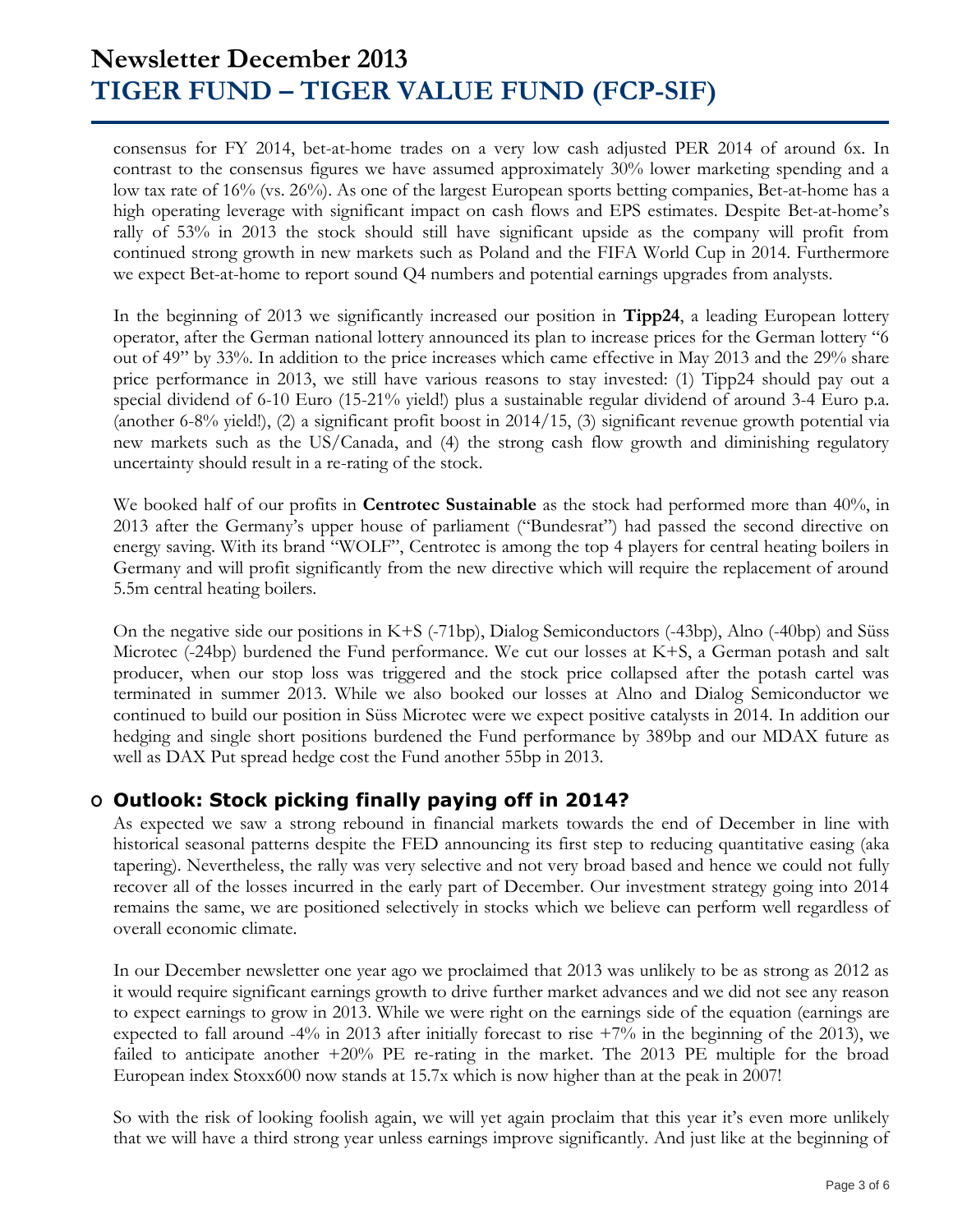## **Newsletter December 2013 TIGER FUND – TIGER VALUE FUND (FCP-SIF)**

2013 we also do not see any reason to expect earnings to improve in 2014 whereas consensus expects +15% earnings growth for Stoxx600.

And in the case that earnings do rise the expected +15%, it would be reasonable to expect the easy monetary policies to be tightened (as we recently saw in the US) and interest rates to start to rise. Interest rates are already on the rise, the German 10-year bund is up +75bp from its 2013 low to 1.9% and the US 10-year treasury is +140bp from its 2013 low to 3%. So even if we do finally see a recovery in earnings it's not unlikely that the market will actually de-rate and consolidate the last 2 years solid gains yielding investors little overall gains in 2014.

Tactically, we are starting the year at our highest net exposure since January 2013 but we will be looking to reduce this during the month as the rally matures and our small & mid cap ideas start to perform. We feel very comfortable with the stocks in our portfolio which offer substantial valuation upside and significant earnings improvement potential even in a weak economic environment as we continue to focus on catalyst driven ideas with low correlation to the overall equity market. Our top picks for 2014 include DIC Asset, Tipp24, Francotyp-Postalia, PNE Wind (shares and bonds), COR FJA, Elmos Semiconductor, PVA TePla, bet-at-home and First Sensor.

### *The Tiger Value Fund Desk, 6 th January 2014*

**Matthias Rutsch Marc Schädler Peter Irblad**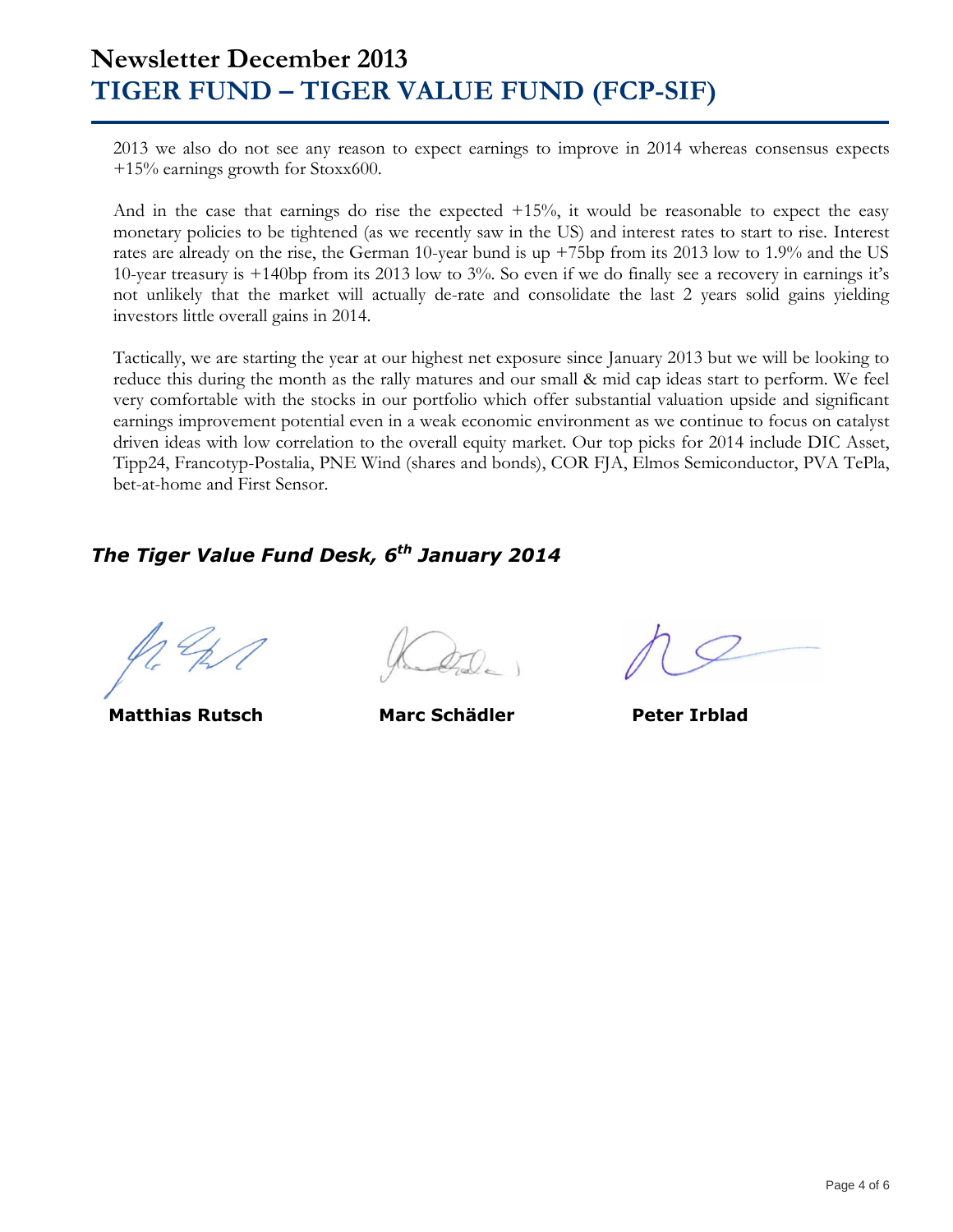#### **Objectives**

The objective is to identify undervalued companies with external catalysts and/or initiate pro-active measures to create shareholder value. The fund aims for a 5 year return of 10-15% p.a. with strong focus on capital preservation.

#### **Investment Strategy**

The Investment Advisor is a fundamental long-short equity stock-picker. The fund seeks undervalued small and midcap companies where a number of issues, which in our opinion can be improved, are sub-optimizing the company's public market value. For each position we perform a detailed research process including a 360 degree research approach and 10 point scoring system.

The managers foresee a direct dialog with the company as well as with other shareholders to support management to initiate value creating measures. Their partner network i.e. other shareholders, consultants, sector experts, media etc. will help to impact positive change.

The fund intends to engage in 20-30 long investments with a target net long exposure of around 50%. The geographic focus is likely to be Germany, Switzerland and Austria.

| <b>Fund Information</b>   |                             | <b>Fee Structure and Risk Management</b> |                        |  |  |  |
|---------------------------|-----------------------------|------------------------------------------|------------------------|--|--|--|
| Currency                  | <b>EUR</b>                  | Admin/Custodian Fee                      | Up to 0.49%            |  |  |  |
| Legal Entity              | <b>FCP-SIF</b>              | Advisory (Mgmt) Fee                      |                        |  |  |  |
| <b>Fund Domicile</b>      | Luxembourg                  | Share Class A                            | $2.0\%$                |  |  |  |
| <b>Fund Structure</b>     | Open-ended multi-class      | Share Class B                            | 1.5%                   |  |  |  |
| Style mandate             | Long/Short and Active Value | Performance Fee                          |                        |  |  |  |
| <b>Investment Minimum</b> |                             | Share Class A                            | <b>20%</b>             |  |  |  |
| Share Class A             | € 125,000                   | Share Class B                            | 15%                    |  |  |  |
| Share Class B             | € 5,000,000                 | Hurdle Rate                              | None                   |  |  |  |
| Sub. Frequency            | Monthly                     | High Water Mark                          | Yes.                   |  |  |  |
| Red. Frequency            | Monthly                     | Eligible Investors                       | See Issue Document     |  |  |  |
| <b>Redemption Notice</b>  |                             | Leverage                                 | Maximum 200% of NAV    |  |  |  |
| Share Class A             | 2-3 months                  | Fund Benchmark                           | CS HF Index L/S Equity |  |  |  |
| Share Class B             | 5-6 months                  |                                          |                        |  |  |  |

Investors: Sales documents may not be forwarded to investors other than those who meet the 'experienced investor' requirements under the Law of 2007.

#### **Fund Advisor Details and Service Providers**

| <b>Investment Manager</b>     | Alceda Fund Management SA, Phone: +352 248 329-1 |
|-------------------------------|--------------------------------------------------|
| <b>Investment Advisor</b>     | Tiger Asset Management GmbH                      |
| Contact                       | Matthias Rutsch, Phone: +41 41 500 33-46         |
|                               | Peter Irblad, Phone: +41 41 500 33-45            |
|                               | Marc Schädler, Phone: +49 40 226 32 35-11        |
| Sub-Advisor                   | PHZ Privat- und Handelsbank Zürich AG            |
| Contact                       | Phone: +41 43 443 71-00                          |
| <b>Prime Broker/Custodian</b> | SEB AB / SEB SA                                  |
| <b>Administrator</b>          | European Fund Administration SA                  |
| <b>Auditor</b>                | PriceWaterhouseCoopers                           |